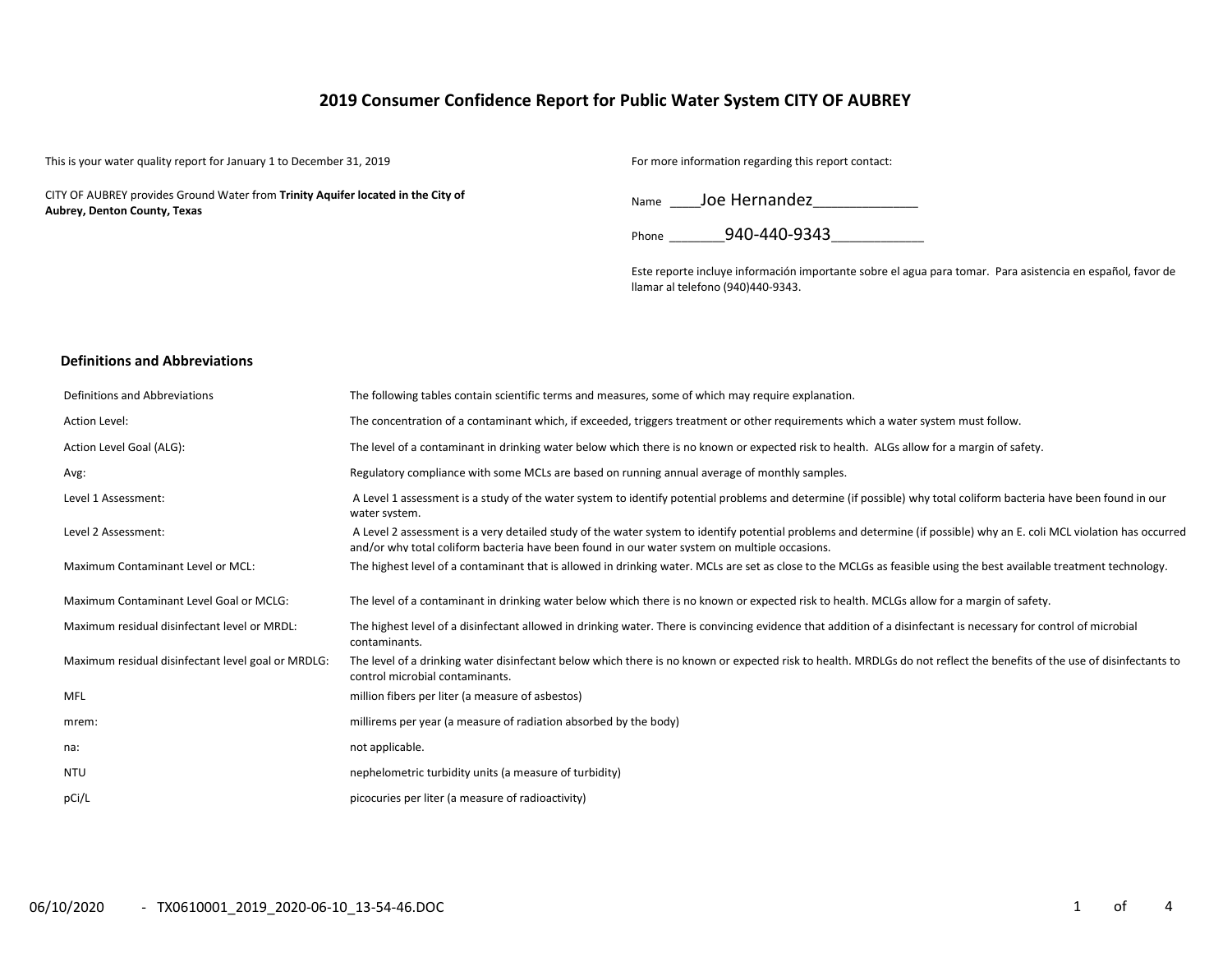### **Definitions and Abbreviations**

| ppb:                       | micrograms per liter or parts per billion - or one ounce in 7,350,000 gallons of water. |
|----------------------------|-----------------------------------------------------------------------------------------|
| ppm:                       | milligrams per liter or parts per million - or one ounce in 7,350 gallons of water.     |
| ppq                        | parts per quadrillion, or picograms per liter (pg/L)                                    |
| ppt                        | parts per trillion, or nanograms per liter (ng/L)                                       |
| Treatment Technique or TT: | A required process intended to reduce the level of a contaminant in drinking water.     |

# **Information about your Drinking Water**

The sources of drinking water (both tap water and bottled water) include rivers, lakes, streams, ponds, reservoirs, springs, and wells. As water travels over the surface of the land or through the ground, it dissolves naturally-occurring minerals and, in some cases, radioactive material, and can pick up substances resulting from the presence of animals or from human activity.

Drinking water, including bottled water, may reasonably be expected to contain at least small amounts of some contaminants. The presence of contaminants does not necessarily indicate that water poses a health risk. More information about contaminants and potential health effects can be obtained by calling the EPAs Safe Drinking Water Hotline at (800) 426-4791.

Contaminants that may be present in source water include:

- Microbial contaminants, such as viruses and bacteria, which may come from sewage treatment plants, septic systems, agricultural livestock operations, and wildlife.

- Inorganic contaminants, such as salts and metals, which can be naturally-occurring or result from urban storm water runoff, industrial or domestic wastewater discharges, oil and gas production, mining, or farming.

- Pesticides and herbicides, which may come from a variety of sources such as agriculture, urban storm water runoff, and residential uses.

- Organic chemical contaminants, including synthetic and volatile organic chemicals, which are by-products of industrial processes and petroleum production, and can also come from gas stations, urban storm water runoff, and septic systems.

- Radioactive contaminants, which can be naturally-occurring or be the result of oil and gas production and mining activities.

In order to ensure that tap water is safe to drink, EPA prescribes regulations which limit the amount of certain contaminants in water provided by public water systems. FDA regulations establish limits for contaminants in bottled water which must provide the same protection for public health.

Contaminants may be found in drinking water that may cause taste, color, or odor problems. These types of problems are not necessarily causes for health concerns. For more information on taste, odor, or color of drinking water, please contact the system's business office.

You may be more vulnerable than the general population to certain microbial contaminants, such as Cryptosporidium, in drinking water. Infants, some elderly, or immunocompromised persons such as those undergoing chemotherapy for cancer; persons who have undergone organ transplants; those who are undergoing treatment with steroids; and people with HIV/AIDS or other immune system disorders, can be particularly at risk from infections. You should seek advice about drinking water from your physician or health care providers. Additional guidelines on appropriate means to lessen the risk of infection by Cryptosporidium are available from the Safe Drinking Water Hotline (800-426-4791).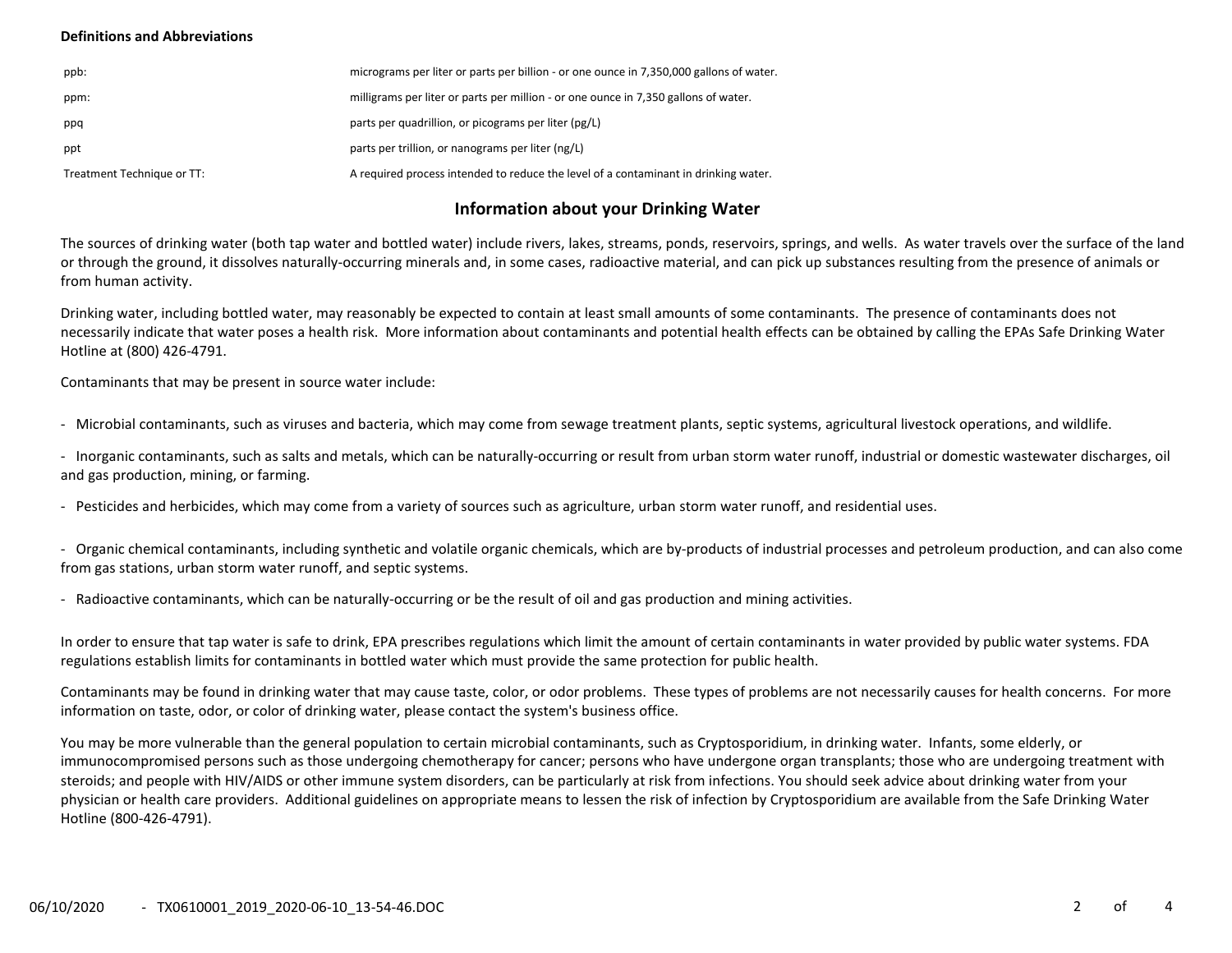If present, elevated levels of lead can cause serious health problems, especially for pregnant women and young children. Lead in drinking water is primarily from materials and components associated with service lines and home plumbing. We are responsible for providing high quality drinking water, but we cannot control the variety of materials used in plumbing components. When your water has been sitting for several hours, you can minimize the potential for lead exposure by flushing your tap for 30 seconds to 2 minutes before using water for drinking or cooking. If you are concerned about lead in your water, you may wish to have your water tested. Information on lead in drinking water, testing methods, and steps you can take to minimize exposure is available from the Safe Drinking Water Hotline or at http://www.epa.gov/safewater/lead.

#### **Information about Source Water**

'TCEQ completed an assessment of your source water, and results indicate that some of our sources are susceptible to certain contaminants. The sampling requirements for your water system is based on this susceptibility and previous sample data. Any detections of these contaminants will be found in this Consumer Confidence Report. For more information on source water assessments and protection efforts at our system contact [Joe **Hernandez][940-440-9343]**'

| Lead and Copper | Date Sampled | <b>MCLG</b> | <b>Action Level (AL)</b> | 90th Percentile | # Sites Over AL | Units | <b>Violation</b> | <b>Likely Source of Contamination</b>                                                                        |
|-----------------|--------------|-------------|--------------------------|-----------------|-----------------|-------|------------------|--------------------------------------------------------------------------------------------------------------|
| Copper          | 08/08/2017   | 1.3         | 1.3                      | 0.074           |                 | ppm   | N                | Erosion of natural deposits; Leaching from wood<br>preservatives; Corrosion of household plumbing<br>cyctame |
| Lead            | 08/08/2017   |             |                          |                 |                 | ppb   | N                | Corrosion of household plumbing systems;<br>Erosion of natural deposits.                                     |

# **2019 Water Quality Test Results**

| Disinfection By-Products | <b>Collection Date</b> | <b>Highest Level</b><br><b>Detected</b> | Range of Individual<br><b>Samples</b> | <b>MCLG</b>              | <b>MCL</b> | <b>Units</b> | Violation | Likely Source of Contamination             |
|--------------------------|------------------------|-----------------------------------------|---------------------------------------|--------------------------|------------|--------------|-----------|--------------------------------------------|
| Haloacetic Acids (HAA5)  | 2019                   |                                         | $0 - 1$                               | No goal for the<br>total | 60         | ppb          |           | By-product of drinking water disinfection. |

'\* The value in the Highest Level or Average Detected column is the highest average of all HAA5 sample results collected at a location over a year'